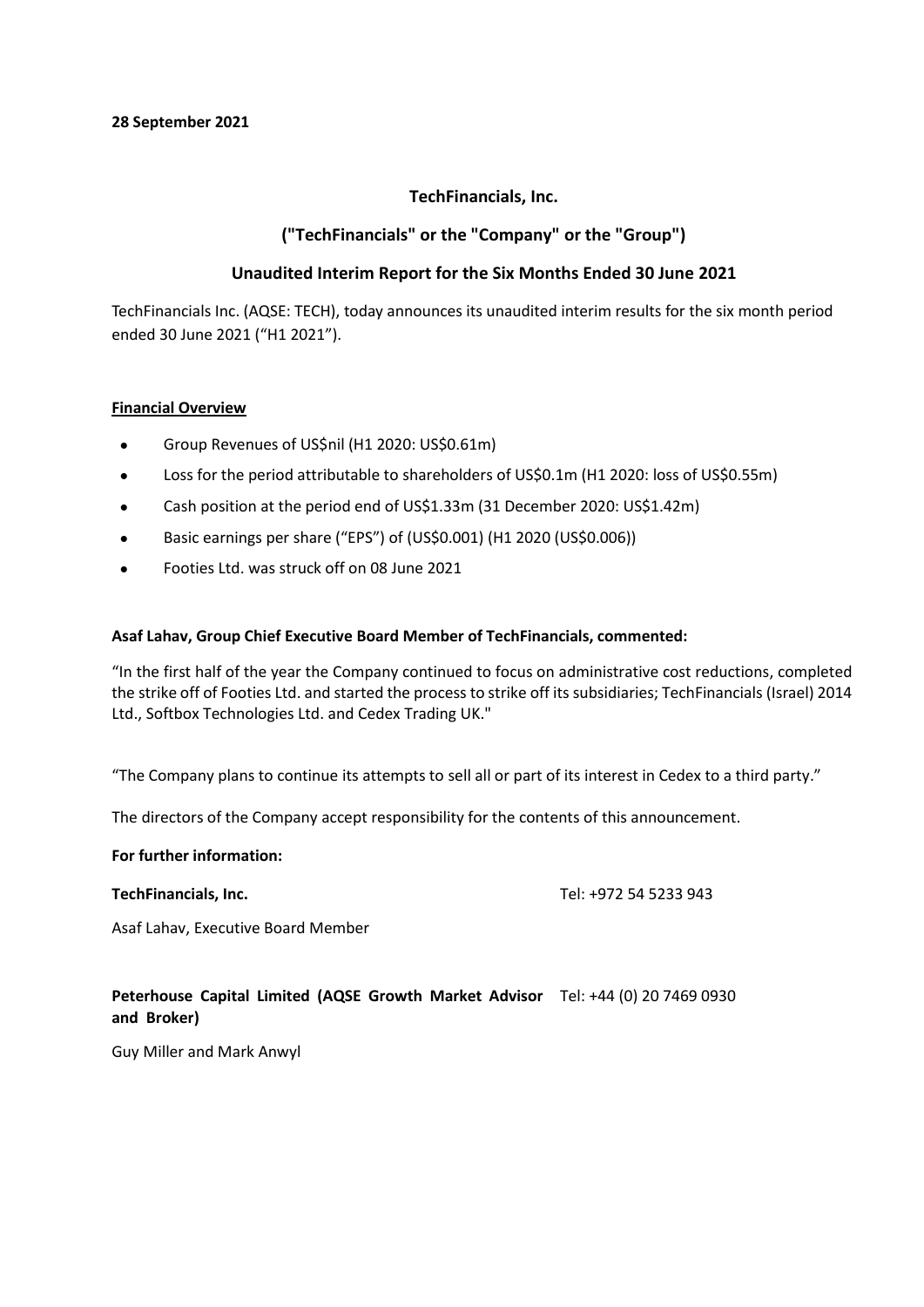## **Chairman's Statement**

In H1 2021, the Company completed the strike off of Footies Ltd. and continued to oversee its investments and look for short term investment opportunities.

## **Outlook**

We will continue to look for opportunities to materialise our assets and to increase value for our shareholders. We will also continue to strike off subsidiaries in order to clean the group structure.

I would like to thank our shareholders for their continued support in what has been a difficult period globally as well as to the Group.

We look forward to updating the market on our progress in due course.

Eitan Yanuv Independent Non-Executive Chairman 28 September 2021

### **Executive's Board Member Statement**

### **Financial Results**

In 2020, The Group closed all its operating historical businesses and for the first time since the Company became public it didn't record any turnover in the six months ended 30 June 2021.

The operating loss for the period was US\$0.13m (H1 2020: loss of US\$ 0.54m); the operating expenses for the period were attributed mainly to general and administrative costs associated with being a listed Company.

Financial income for the period was US\$0.04m, attributed predominantly to a US\$0.06m gain from realisation of a short term investment in tradable securities and other financial expenses of US\$0.02m.

Taxes for the period were US\$0.01m (H1 2020: US\$ 0.01m).

The loss after taxation for the period attributable to shareholders of the Company was US\$0.10m (H1 2020: loss of US\$0.55m).

The Group's cash position for the period ended 30 June 2021 was US\$1.33m (31 December 2020: US\$1.42m).

The unaudited interim financial results have not been reviewed by the Company's auditor.

**Asaf Lahav Executive Board Member 28 September 2021**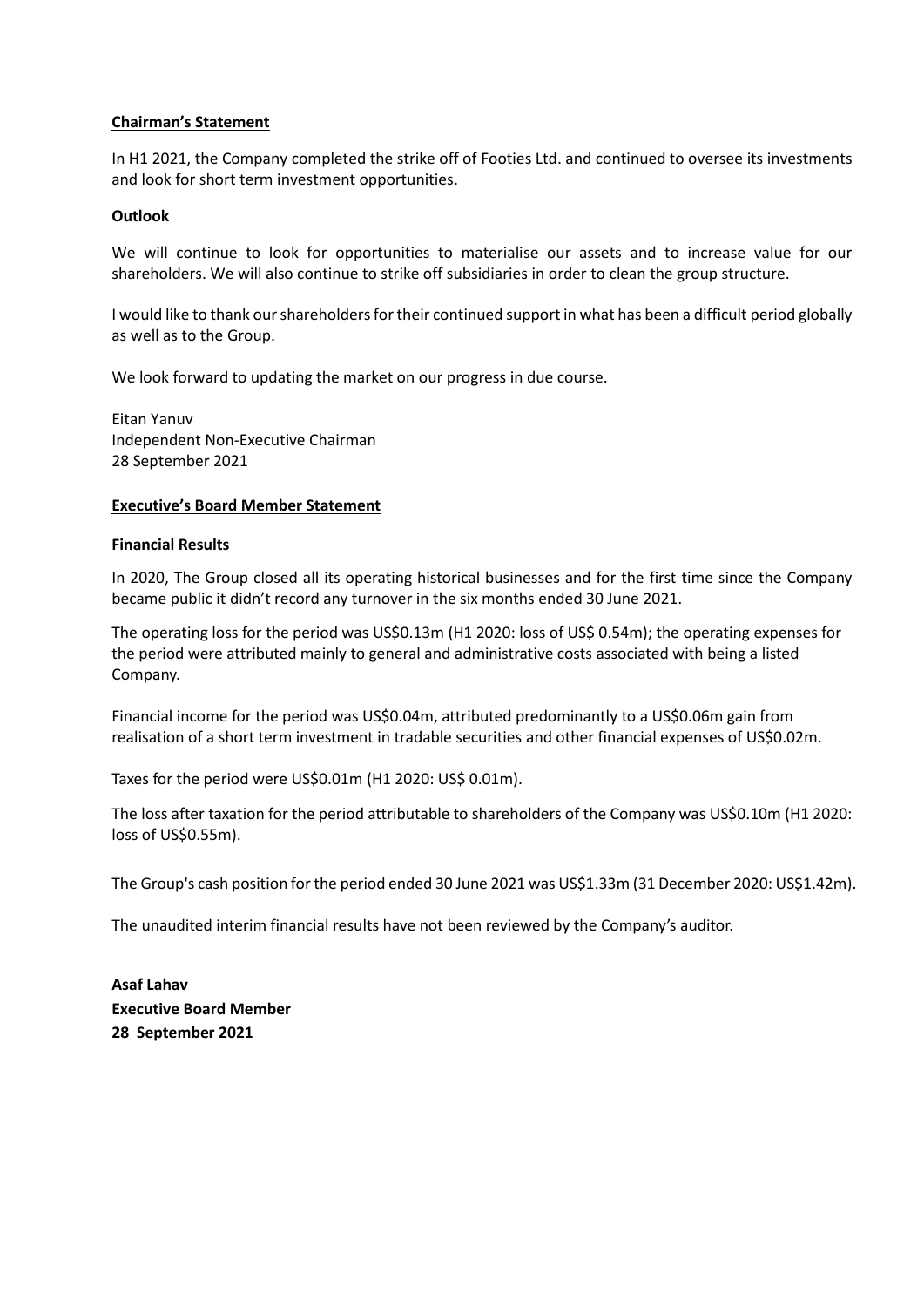### **STATEMENT OF COMPREHENSIVE INCOME**

*For the six month period ended 30 June 2021*

| <b>Note</b>                                     | <b>Unaudited</b><br><b>6 Month Period</b><br><b>Ended</b><br>30 June 2021<br>US\$'000 | <b>Unaudited</b><br><b>6 Month Period</b><br><b>Ended</b><br>30 June 2020<br>US\$'000 | <b>Audited</b><br>12 Month<br><b>Period Ended</b><br>31 December<br>2020<br>US\$'000 |
|-------------------------------------------------|---------------------------------------------------------------------------------------|---------------------------------------------------------------------------------------|--------------------------------------------------------------------------------------|
| Revenue                                         |                                                                                       | 614                                                                                   | 1,309                                                                                |
| Cost of sales                                   |                                                                                       | (79)                                                                                  | (87)                                                                                 |
| <b>Gross profit</b>                             |                                                                                       | 535                                                                                   | 1,222                                                                                |
|                                                 |                                                                                       | (464)                                                                                 |                                                                                      |
| Research and development                        |                                                                                       |                                                                                       | (512)                                                                                |
| Selling and marketing                           |                                                                                       | (41)                                                                                  | (53)                                                                                 |
| Administrative                                  | (133)                                                                                 | (565)                                                                                 | (654)                                                                                |
| <b>Operating Income (Loss)</b>                  | (133)                                                                                 | (535)                                                                                 | 3                                                                                    |
| <b>Bank fees</b>                                | (18)                                                                                  | (32)                                                                                  | (50)                                                                                 |
| Foreign exchange gain (loss)                    | (5)                                                                                   | (5)                                                                                   | 70                                                                                   |
| Gain from realization of tradable securities    | 63                                                                                    | (2)                                                                                   | (1)                                                                                  |
| <b>Financing Income (expenses)</b>              | 41                                                                                    | (39)                                                                                  | 19                                                                                   |
| Other Income (expenses)                         |                                                                                       |                                                                                       |                                                                                      |
| Other income (expenses), net                    |                                                                                       | 82                                                                                    | 875                                                                                  |
| Profit (Loss) before taxation                   | (92)                                                                                  | (492)                                                                                 | 897                                                                                  |
| Taxation                                        | (8)                                                                                   | (13)                                                                                  | 70                                                                                   |
| Profit (Loss) from continuing operations        | (100)                                                                                 | (505)                                                                                 | 967                                                                                  |
| Gain (Loss) from discontinued operations        | $\overline{\phantom{0}}$                                                              | $\qquad \qquad \blacksquare$                                                          | 50                                                                                   |
| Gain / (Loss) from discontinued operations, net |                                                                                       |                                                                                       | 50                                                                                   |
| Other comprehensive income                      |                                                                                       |                                                                                       |                                                                                      |
| <b>Total comprehensive Profit (Loss)</b>        | (100)                                                                                 | (505)                                                                                 | 1,017                                                                                |
| Profit (Loss) attributable to:                  |                                                                                       |                                                                                       |                                                                                      |
| Owners of the Company                           | (100)                                                                                 | (545)                                                                                 | 997                                                                                  |
| Non-controlling interests                       |                                                                                       | 40                                                                                    | 20                                                                                   |
| Profit (Loss) for the period                    | (100)                                                                                 | (505)                                                                                 | 1,017                                                                                |

**Earnings per share attributable to owners of the parent during the year (Note 3):**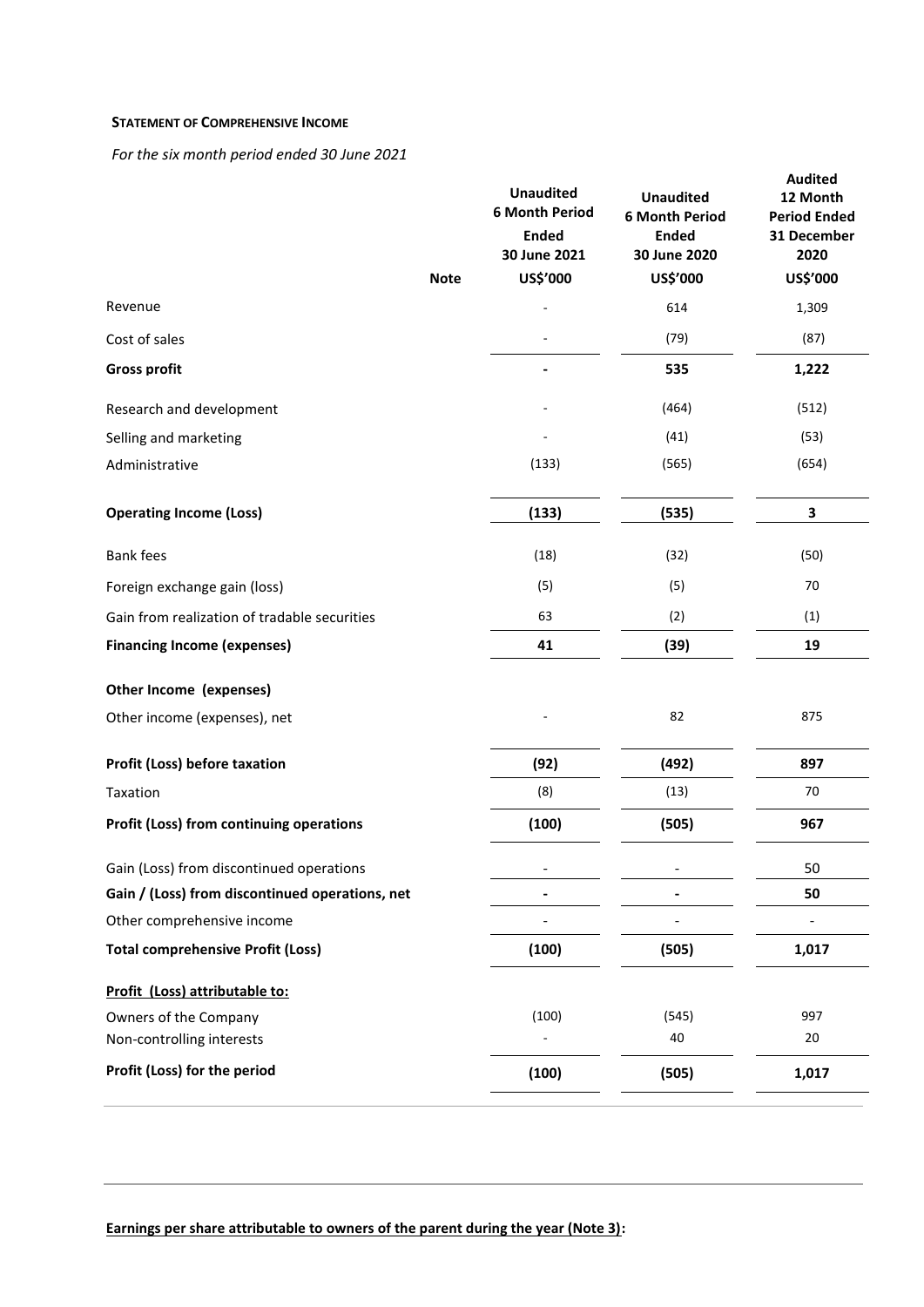| <b>Unaudited</b><br><b>6 Month Period</b><br><b>Ended</b><br>30 June 2021 | <b>Unaudited</b><br><b>6 Month Period</b><br><b>Ended</b><br>30 June 2020 | <b>Audited</b><br>12 Month<br><b>Period Ended</b><br>31 December<br>2020 |  |
|---------------------------------------------------------------------------|---------------------------------------------------------------------------|--------------------------------------------------------------------------|--|
| (Cents USD)                                                               | (Cents USD)                                                               | (Cents USD)                                                              |  |
| (0.12)                                                                    | (0.64)                                                                    | 1.16                                                                     |  |
| (0.12)                                                                    | (0.64)                                                                    | 1.16                                                                     |  |
|                                                                           | (0.64)                                                                    | 1.10                                                                     |  |
| $\overline{\phantom{a}}$                                                  | (0.64)                                                                    | 1.10                                                                     |  |
| $\overline{\phantom{a}}$                                                  | $\overline{\phantom{a}}$                                                  | 0.06                                                                     |  |
| $\overline{\phantom{0}}$                                                  | ٠                                                                         | 0.06                                                                     |  |
|                                                                           |                                                                           |                                                                          |  |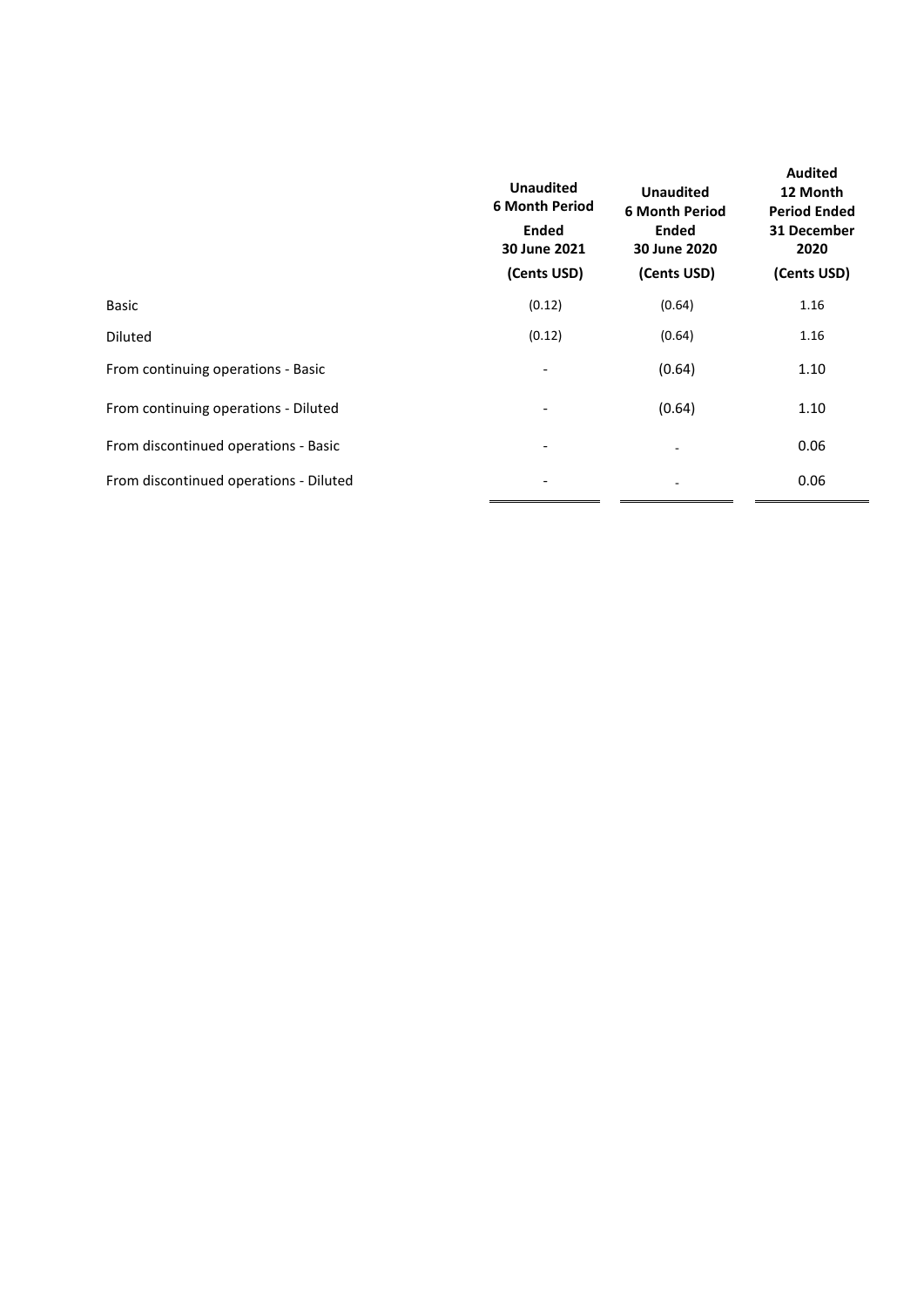#### **CONSOLIDATED STATEMENT OF FINANCIAL POSITION**

*As of 30 June 2021*

|                                              |             | <b>Unaudited</b><br>30 June | <b>Unaudited</b><br>30 June | <b>Audited</b><br>31 December |
|----------------------------------------------|-------------|-----------------------------|-----------------------------|-------------------------------|
|                                              |             | 2021                        | 2020                        | 2020                          |
|                                              | <b>Note</b> | US\$'000                    | US\$'000                    | US\$'000                      |
| <b>Non-current assets</b>                    |             |                             |                             |                               |
| Intangible assets, net                       |             |                             | 707                         |                               |
| Property and equipment                       |             |                             | 3                           |                               |
| Short term investment                        |             |                             |                             |                               |
| Financial asset held at FVTPL                |             | 152                         |                             | 152                           |
|                                              |             | 152                         | 710                         | 152                           |
| <b>Current assets</b>                        |             |                             |                             |                               |
| Trade receivables, net and other receivables | 4           | $10\,$                      | 87                          | 13                            |
| Short term investment                        | 6           | 53                          |                             |                               |
| Restricted bank deposits                     |             |                             | 63                          |                               |
| Cash                                         |             | 1,329                       | 716                         | 1,419                         |
|                                              |             | 1,392                       | 866                         | 1,432                         |
| <b>Total Assets</b>                          |             | 1,544                       | 1,576                       | 1,584                         |
|                                              |             |                             |                             |                               |
| <b>Non-Current liabilities</b>               |             |                             |                             |                               |
| Shareholders loan                            |             | 84                          | 92                          | 84                            |
| <b>Current Liabilities</b>                   |             |                             |                             |                               |
| Trade and other payables                     | 5           | 145                         | 334                         | 88                            |
| Deferred income liability                    |             | $\overline{a}$              | 631                         |                               |
| Income tax payable                           |             | $90\,$                      | 9                           | 86                            |
|                                              |             | 235                         | 974                         | 174                           |
| <b>Total Liabilities</b>                     |             | 319                         | 1,066                       | 258                           |
|                                              |             |                             |                             |                               |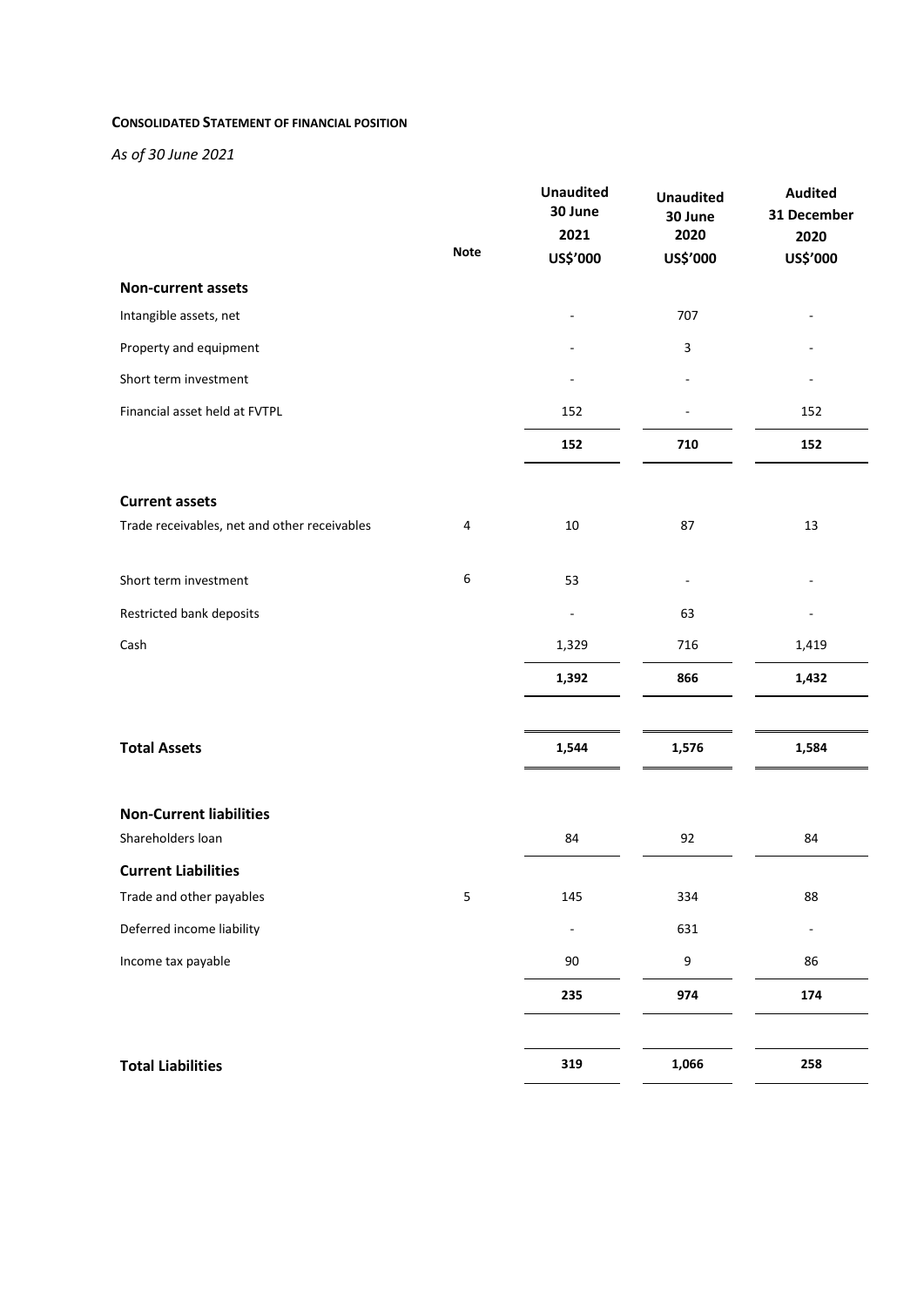|                                              | <b>Unaudited</b><br>30 June<br>2021<br>US\$'000 | <b>Unaudited</b><br>30 June<br>2020<br>US\$'000 | <b>Audited</b><br>31 December<br>2020<br>US\$'000 |
|----------------------------------------------|-------------------------------------------------|-------------------------------------------------|---------------------------------------------------|
| <b>Equity</b>                                |                                                 |                                                 |                                                   |
|                                              |                                                 |                                                 |                                                   |
| Share Capital                                | 61                                              | 61                                              | 61                                                |
| Share premium account                        | 12,022                                          | 12,022                                          | 12,022                                            |
| Share-based payment reserve                  | 799                                             | 798                                             | 798                                               |
| Accumulated profits / (losses)               | (11, 656)                                       | (12, 392)                                       | (11, 555)                                         |
| Equity attributable to owners of the Company | 1,225                                           | 489                                             | 1,326                                             |
| Non-controlling interests                    | L,                                              | 21                                              | ۰                                                 |
| <b>Total equity</b>                          | 1,225                                           | 510                                             | 1,326                                             |
|                                              |                                                 |                                                 |                                                   |
| <b>Total Equity and Liabilities</b>          | 1,544                                           | 1,576                                           | 1,584                                             |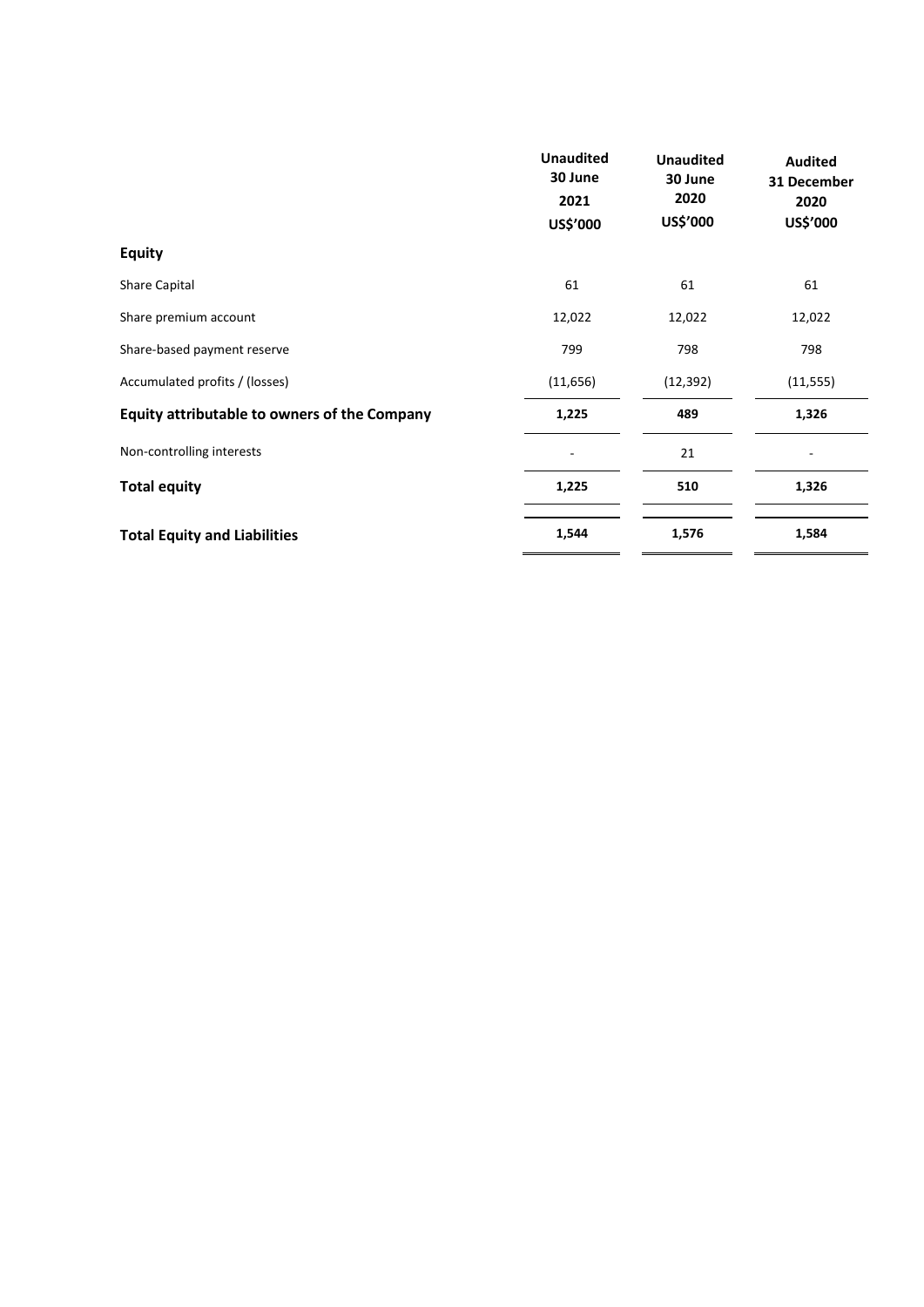### **CONSOLIDATED STATEMENT OF CHANGES IN EQUITY**

*For the six month period ended 30 June 2021*

|                                                                        | <b>Share</b><br>capital<br>US\$'000 | <b>Share</b><br>premium<br>US\$'000 | Share-<br>based<br>payment<br>reserve<br>US\$'000 | Revaluation<br>reserve<br>US\$'000 | <b>Accumulated</b><br>profits/<br>(losses)<br>US\$'000 | <b>Total</b><br>US\$'000 | Non-<br>controlling<br>interests<br>US\$'000 | <b>Total</b><br>US\$'000 |
|------------------------------------------------------------------------|-------------------------------------|-------------------------------------|---------------------------------------------------|------------------------------------|--------------------------------------------------------|--------------------------|----------------------------------------------|--------------------------|
| <b>Balance at 31</b><br>December 2019                                  | 61                                  | 12,022                              | 934                                               | $\blacksquare$                     | (12, 459)                                              | 558                      | (249)                                        | 309                      |
| Total comprehensive<br>income (loss) for the<br>period                 |                                     |                                     |                                                   |                                    | 997                                                    | 997                      | 20                                           | 1,017                    |
| Gain on revaluation of<br>cryptocurrency digital<br>assets in the year |                                     |                                     |                                                   | 577                                |                                                        | 577                      |                                              | 577                      |
| Disposal of<br>cryptocurrency digital<br>assets in the year            |                                     |                                     |                                                   | (577)                              |                                                        | (577)                    |                                              | (577)                    |
| Purchase of NCI in<br>Footies during the year                          |                                     |                                     |                                                   |                                    | (229)                                                  | (229)                    | 229                                          |                          |
| Share-based payment                                                    |                                     |                                     | 6                                                 |                                    | (6)                                                    |                          |                                              |                          |
| Transfer of Shared<br>based payment reserve<br>on lapsed options       |                                     |                                     | (142)                                             |                                    | 142                                                    |                          |                                              |                          |
| <b>Balance at 31</b><br>December 2020                                  | 61                                  | 12,022                              | 798                                               |                                    | (11, 555)                                              | 1,326                    |                                              | 1,326                    |
| Total comprehensive<br>loss for the period                             |                                     |                                     |                                                   |                                    | (100)                                                  | (100)                    |                                              | (100)                    |
| Share-based payment                                                    |                                     |                                     | $\mathbf{1}$                                      |                                    |                                                        | (1)                      |                                              | (1)                      |
| <b>Balance at 30 June</b><br>2021                                      | 61                                  | 12,022                              | 799                                               |                                    | (11, 656)                                              | 1,225                    |                                              | 1,225                    |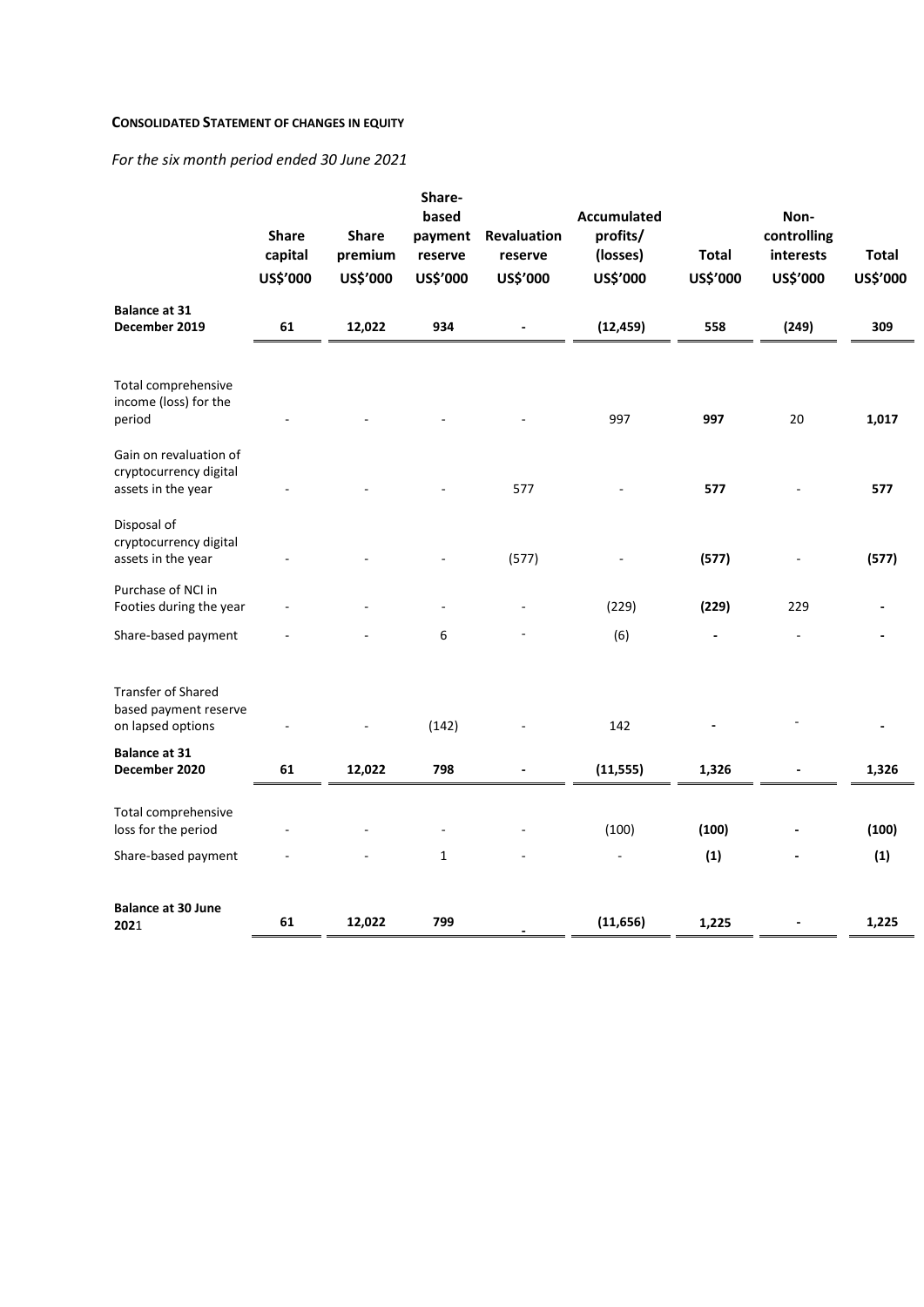### **CONSOLIDATED STATEMENT OF CASH FLOWS**

*For the six month period ended 30 June 2021*

|                                                                        | <b>Note</b> | <b>Unaudited 6 months</b><br>ended 30 June 2021<br>US\$'000 | <b>Audited Year ended</b><br>31 December 2020<br>US\$'000 |
|------------------------------------------------------------------------|-------------|-------------------------------------------------------------|-----------------------------------------------------------|
| <b>Cash Flow from operating Activities</b>                             |             |                                                             |                                                           |
| Profit (Loss) before tax for the period                                |             | (92)                                                        | 946                                                       |
| Adjustment for:                                                        |             |                                                             |                                                           |
| Depreciation of property and equipment                                 |             |                                                             | 4                                                         |
| Amortization of intangible assets                                      |             |                                                             | 75                                                        |
| Impairment of intangible assets                                        |             |                                                             | 37                                                        |
| <b>Share Option Charge</b>                                             |             | 1                                                           | 6                                                         |
| Gain on bargain purchases                                              |             |                                                             | (309)                                                     |
| Forgiveness of loan due to NCI                                         |             |                                                             | (51)                                                      |
| Gain from short term investment                                        |             | (63)                                                        |                                                           |
| Capital loss on disposal of property and<br>equipment                  |             |                                                             | 12                                                        |
| Capital gain from realization and revaluation<br>of intangibles assets |             |                                                             | (577)                                                     |
| Income tax expenses                                                    |             |                                                             | 92                                                        |
| Capital loss on write off investments in                               |             |                                                             |                                                           |
| subsidiaries                                                           |             |                                                             |                                                           |
| Operating cash flows before movements in working capital:              |             |                                                             |                                                           |
| Decrease (increase) in trade and other<br>receivables                  | 4           | (3)                                                         | 589                                                       |
| Increase (Decrease) in trade and other<br>payables                     | 5           | 23                                                          | (1, 453)                                                  |
| Increase in other current liabilities                                  | 5           | 34                                                          |                                                           |
| Income tax received                                                    |             |                                                             |                                                           |
| R&D tax credit received                                                |             |                                                             | 163                                                       |
| Income tax paid                                                        |             |                                                             | (109)                                                     |
| Net cash (used in) / generated from                                    |             |                                                             |                                                           |
| operating activities                                                   |             | (100)                                                       | (575)                                                     |
| <b>Cash Flow from investing Activities:</b>                            |             |                                                             |                                                           |
| Consideration from sale of intangible assets                           |             |                                                             | 974                                                       |
| Net cash acquired on acquisition                                       |             |                                                             | 649                                                       |
| Decrease/(Increase) of restricted bank<br>deposits                     |             |                                                             | 71                                                        |
| Funds advanced under SAFE agreement                                    |             |                                                             | (152)                                                     |
| Loans eliminated from obtaining control of a<br>subsidiary             |             |                                                             | (296)                                                     |
| Investment eliminated on consolidation from                            |             |                                                             |                                                           |
| obtaining control of a subsidiary                                      |             |                                                             |                                                           |
| Purchase of tradable securities                                        |             | (82)                                                        |                                                           |
| Sale of tradable securities                                            |             | 92                                                          |                                                           |
| Net cash generated from/ (used in) investing<br>activities             |             | 10                                                          | 1,246                                                     |
| <b>Cash Flow from financing Activities:</b>                            |             |                                                             |                                                           |
| Interest payments                                                      |             |                                                             |                                                           |
| Net cash generated from/ (used in) financing<br><i>activities</i>      |             |                                                             |                                                           |
|                                                                        |             |                                                             |                                                           |
|                                                                        |             |                                                             |                                                           |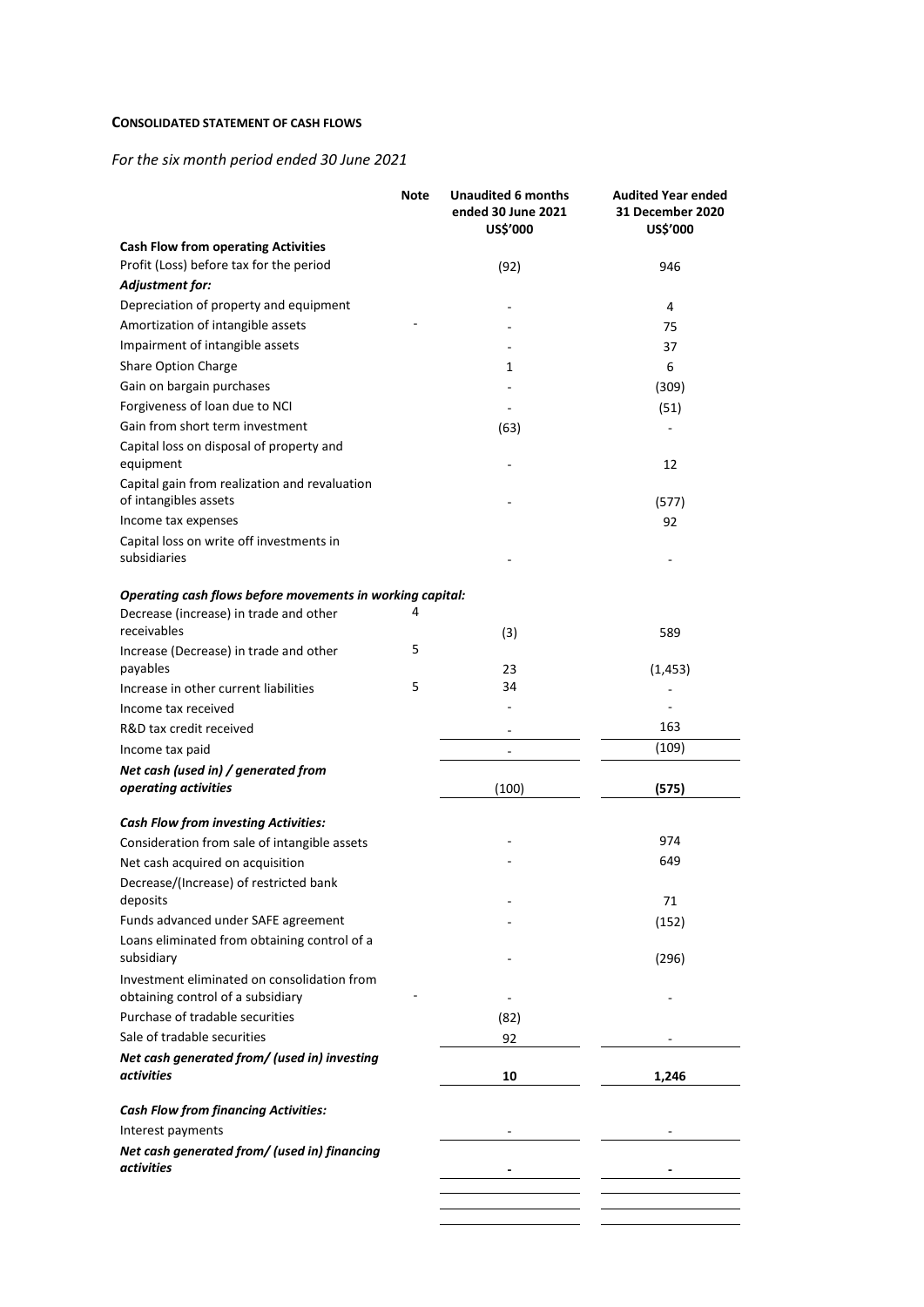| Net decrease in cash and cash equivalents   | (90)  | 671   |
|---------------------------------------------|-------|-------|
| Cash and equivalents at beginning of period | 1.419 | 672   |
| Effect of changes in exchange rates on Cash | -     | 76    |
| Cash and equivalents at end of period       | 1.329 | 1.419 |

### **NOTES TO THE FINANCIAL STATEMENTS**

### **1. GENERAL INFORMATION**

TechFinancials, Inc, (the "Company") and its subsidiaries (together, the "Group") were engaged until the end of 2020 in the development of blockchain-based digital assets solutions and licensing of financials trading platforms to businesses. The financial statements present the consolidated results of the Group for each of the periods ending 30 June 2021, 30 June 2020 and 31 December 2020.

### **GROUP CHANGES IN THE PERIOD**

In June 2021, Footies Ltd the Company's fully owned subsidiary has been struck off.

### **BASIS OF PREPARATION**

As permitted, the Group has chosen not to adopt International Accounting Standard 34 'Interim Financial Reporting' in preparing these interim financial statements. The condensed consolidated interim financial statements should be read in conjunction with the annual financial statements for the year ended 31 December 2020, which have been prepared in accordance with International Financial Reporting Standards (IFRS) as adopted by the European Union.

The interim financial information set out above does not constitute statutory accounts. The information has been prepared on a going concern basis in accordance with the recognition and measurement criteria of International Financial Reporting Standards (IFRS) as adopted by the European Union.

The accounting policies applied in preparing the interim financial information are consistent with those that have been adopted in the Group's 2020 audited financial statements. Statutory financial statements for the year ended 31 December 2020 were approved by the Board of Directors on 30 July 2021. The report of the auditors on those financial statements were not modified in respect of the matter mentioned, however, has drawn attention to material uncertainty related to going concern.

The Directors approved these condensed interim financial statements on 28 September 2021.

# Risks and uncertainties

The key risks that could affect the Group's short and medium term performance and the factors that mitigate those risks have not substantially changed from those set out in the Group's 2020 Annual Report and Financial Statements, a copy of which is available on the Company's website[: www.techfinancials.com.](http://www.techfinancials.com/)

### **2. ACCOUNTING POLICIES**

The condensed consolidated interim financial statements have been prepared under the historical cost convention, as modified by the revaluation of certain financials assets and liabilities at fair value through the statement of profit and loss.

The business is not subject to seasonal variations.

The financial information for the 6 months ended 30 June 2021 and the 6 months ended 30 June 2020 has not been audited.

No dividends have been paid in the period (2020: \$nil).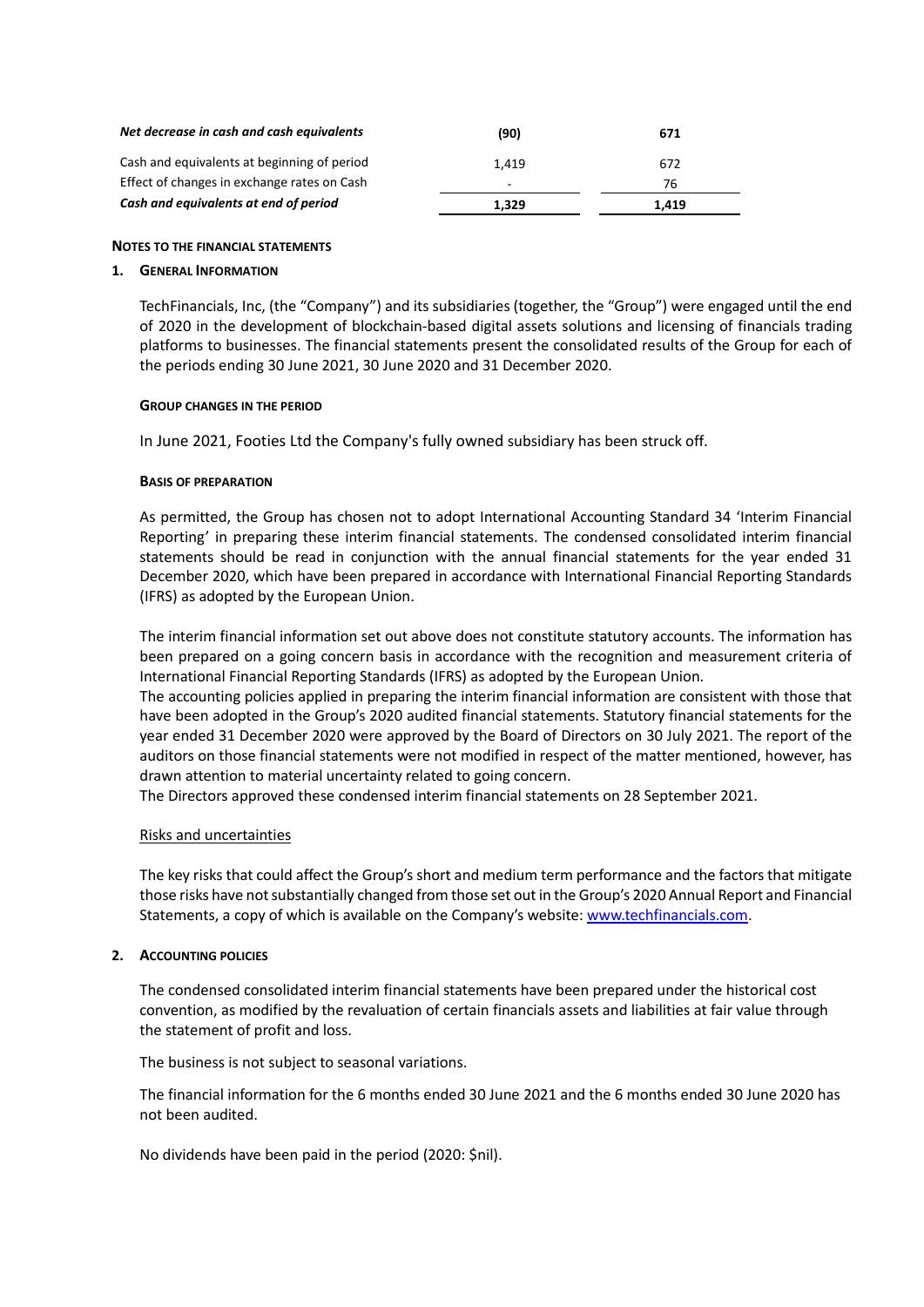#### **CRITICAL ACCOUNTING ESTIMATES AND JUDGEMENTS**

The preparation of condensed consolidated interim financial statements requires management to make estimates and assumptions that affect the reported amounts of assets and liabilities and disclosure of contingent assets and liabilities at the end of the reporting period. Significant items subject to such estimates and have not changed during the interim period and are set out in note 3(v) of the Group's 2020 Annual Report and Financial Statements.

#### **3. EARNINGS PER SHARE**

The calculation of earnings per share is based on the following losses and number of shares:

#### **EARNINGS PER SHARE**

| <b>EARNINGS PER SHARE</b>                                    | <b>Unaudited</b><br>6-month period<br>ended<br>30 June 2021 | <b>Unaudited</b><br>6-month period<br>ended<br>30 June 2020 | <b>Audited</b><br><b>Year ended</b><br>31<br><b>December</b><br>2020 |
|--------------------------------------------------------------|-------------------------------------------------------------|-------------------------------------------------------------|----------------------------------------------------------------------|
|                                                              | US\$'000                                                    | US\$'000                                                    | US\$'000                                                             |
| <b>Basic</b>                                                 |                                                             |                                                             |                                                                      |
| Loss attributable to equity holders                          | (100)                                                       | (545)                                                       | 948                                                                  |
| Weighted average number of shares basic                      | 85,680,979                                                  | 85,680,979                                                  | 85,860,979                                                           |
|                                                              | US\$                                                        | US\$                                                        | US\$                                                                 |
| Earning (Loss) per share - basic                             | (0.0012)                                                    | (0.0064)                                                    | 0.016                                                                |
| Earnings per share from continuing<br>operations - basic     | (0.0012)                                                    | (0.0064)                                                    | 0.011                                                                |
| Earnings per share from discontinued<br>operations - basic   |                                                             |                                                             | 0.0006                                                               |
| <b>EARNINGS PER SHARE</b>                                    | <b>Unaudited</b><br>6-month period<br>ended<br>30 June 2021 | <b>Unaudited</b><br>6-month period<br>ended<br>30 June 2020 | <b>Audited</b><br>Year ended 31<br><b>December</b><br>2020           |
|                                                              | US\$                                                        | US\$                                                        | US\$                                                                 |
| Diluted                                                      |                                                             |                                                             |                                                                      |
| Weighted average number of shares diluted                    | 85,680,979                                                  | 85,680,979                                                  | 86,399,888                                                           |
| Earnings/(loss) per share - diluted                          |                                                             | (0.0064)                                                    | 0.016                                                                |
| Earnings per share from continuing<br>operations - diluted   |                                                             | (0.0064)                                                    | 0.011                                                                |
| Earnings per share from discontinued<br>operations - diluted |                                                             |                                                             | 0.0006                                                               |